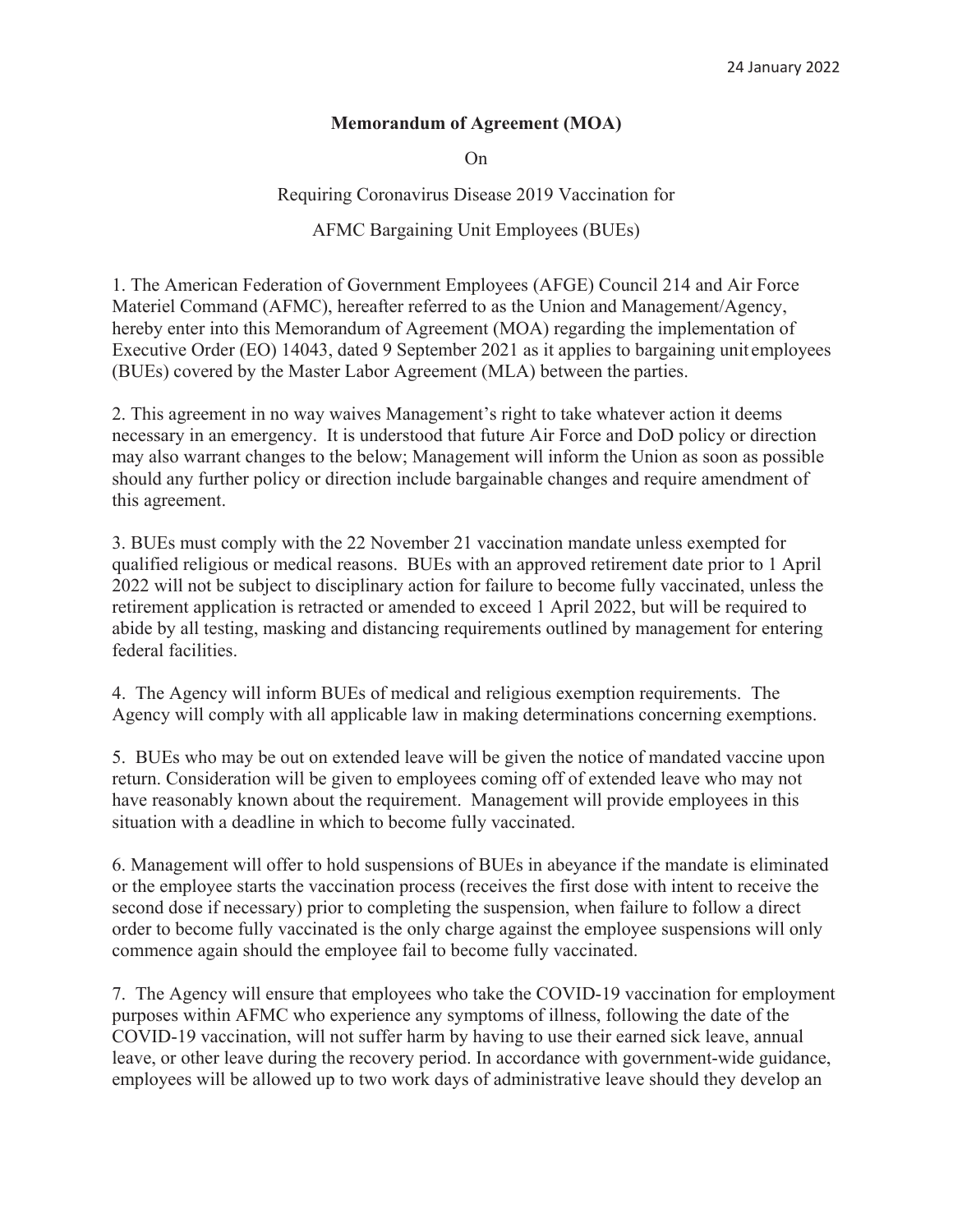adverse response to the vaccination. This leave will be available for each dose, to include boosters, of the vaccine.

8. Employees injured by receiving the COVID-19 vaccination in accordance with the Executive Order will be provided guidance and assistance on filing workers compensation claims in accordance with applicable law, rule and regulations.

9. Employees who have exemptions or retirement forms pending IAW item 3 above and are not fully vaccinated will be subject to a minimum of a weekly COVID-19 screening test program provided by the Agency, in lieu of receiving a vaccination for the Coronavirus 2019, (COVID-19). The Agency will provide and fund this testing program.

10. In exercising any rights granted under law, OSHA, Department of Labor and any other relevant Agency exercising regulatory authority, including Agencies producing internal policies and procedures applicable to the vaccination of employees with the COVID-19 vaccine, employees and their representatives will be free from discrimination or reprisal.

11. Individuals who have applied for an exemption from the Agency in connection with the vaccine mandate, either for medical or religious reasons, will have that associated accommodation processed if the exemption is approved. While the exemption request is pending, employees will continue to telework if in a telework status or report to work if currently reporting. Employees reporting to work will have to follow applicable health and safety protocols, such as wearing a mask, physical distancing, testing, etc. Employees may take personal leave such as annual or sick leave per normal procedures. Employees denied an exemption request will be educated on the vaccine and will be provided a reasonable amount of time to comply with the vaccination mandate, as determined by management and will be able to continue to work as long as they follow health and safety protocols (e.g. mask wear, social distancing and provide a COVID-19 negative screening test provided free of charge by the Agency as in paragraph 9 above.)

12. At no time will an employee's medical documentation for exemption be reviewed for medical sufficiency by someone without proper medical qualifications or by someone without an official need to know. Management officials such as the exemption approving officials and/or trusted agents involved in the exemption process are examples of officials/management needing access to the medical documentation included in the exemption process. Medical documentation not part of the exemption will not be part of this process.

13. The Agency will notify the employee, in writing, following the approval/disapproval of medical and/or religious exemption requests regarding COVID-19 vaccination.

14. The Agency will ensure all employees are fully informed of their rights to request an exemption regarding the COVID-19 vaccination.

15. Upon request by either party, the Agency and Union agree to meet 90 days following the date this agreement is signed regarding COVID-19 vaccinations, to discuss and review the progress of the COVID-19 vaccination mandate.